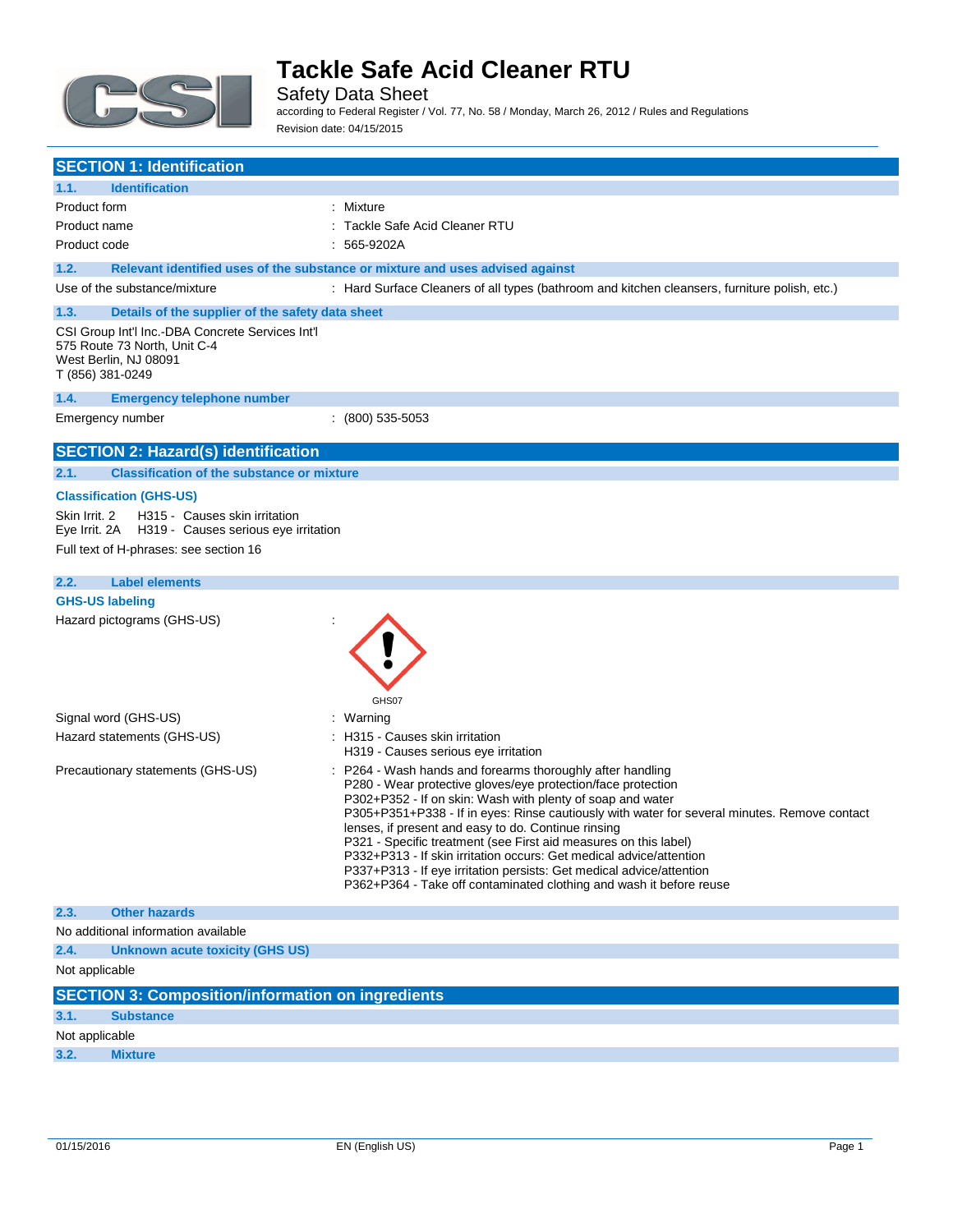Safety Data Sheet

according to Federal Register / Vol. 77, No. 58 / Monday, March 26, 2012 / Rules and Regulations

| <b>Name</b>        | <b>Product identifier</b> | $\frac{9}{6}$ | <b>Classification (GHS-US)</b> |
|--------------------|---------------------------|---------------|--------------------------------|
| Organic Acid       | (CAS No) Proprietary      | $10 - 20$     | Eve Irrit, 2A, H319            |
| Alcohol Ethoxylate | (CAS No) 68439-46-3       | - 5           | Acute Tox. 4 (Oral), H302      |

#### Full text of H-phrases: see section 16

| <b>SECTION 4: First aid measures</b>                                |                                                                                                                                                                                                                                                                                   |  |
|---------------------------------------------------------------------|-----------------------------------------------------------------------------------------------------------------------------------------------------------------------------------------------------------------------------------------------------------------------------------|--|
| <b>Description of first aid measures</b><br>4.1.                    |                                                                                                                                                                                                                                                                                   |  |
| First-aid measures general                                          | : Never give anything by mouth to an unconscious person. If you feel unwell, seek medical<br>advice (show the label where possible).                                                                                                                                              |  |
| First-aid measures after inhalation                                 | : Remove victim to fresh air and keep at rest in a position comfortable for breathing. Immediately<br>call a poison center or doctor/physician.                                                                                                                                   |  |
| First-aid measures after skin contact                               | : Remove/Take off immediately all contaminated clothing. Rinse skin with water/shower.<br>Immediately call a poison center or doctor/physician.                                                                                                                                   |  |
| First-aid measures after eye contact                                | Rinse cautiously with water for several minutes. Remove contact lenses, if present and easy to<br>do. Continue rinsing. Immediately call a poison center or doctor/physician. If eye irritation<br>persists: Get medical advice/attention.                                        |  |
| First-aid measures after ingestion                                  | : Rinse mouth. Do NOT induce vomiting. Immediately call a poison center or doctor/physician.                                                                                                                                                                                      |  |
| 4.2.<br>Most important symptoms and effects, both acute and delayed |                                                                                                                                                                                                                                                                                   |  |
| Symptoms/injuries                                                   | : Causes severe skin burns and eye damage.                                                                                                                                                                                                                                        |  |
| Symptoms/injuries after eye contact                                 | : Causes serious eye irritation.                                                                                                                                                                                                                                                  |  |
| 4.3.                                                                | Indication of any immediate medical attention and special treatment needed                                                                                                                                                                                                        |  |
| No additional information available                                 |                                                                                                                                                                                                                                                                                   |  |
| <b>SECTION 5: Firefighting measures</b>                             |                                                                                                                                                                                                                                                                                   |  |
|                                                                     |                                                                                                                                                                                                                                                                                   |  |
| <b>Extinguishing media</b><br>5.1.                                  |                                                                                                                                                                                                                                                                                   |  |
| Suitable extinguishing media                                        | : Foam. Dry powder. Carbon dioxide. Water spray. Sand.                                                                                                                                                                                                                            |  |
| Unsuitable extinguishing media                                      | Do not use a heavy water stream.                                                                                                                                                                                                                                                  |  |
| 5.2.<br>Special hazards arising from the substance or mixture       |                                                                                                                                                                                                                                                                                   |  |
| Reactivity                                                          | : Thermal decomposition generates : corrosive vapors.                                                                                                                                                                                                                             |  |
| 5.3.<br><b>Advice for firefighters</b>                              |                                                                                                                                                                                                                                                                                   |  |
| Firefighting instructions                                           | : Use water spray or fog for cooling exposed containers. Exercise caution when fighting any                                                                                                                                                                                       |  |
| Protection during firefighting                                      | chemical fire. Prevent fire-fighting water from entering environment.<br>: Do not enter fire area without proper protective equipment, including respiratory protection.                                                                                                          |  |
| <b>SECTION 6: Accidental release measures</b>                       |                                                                                                                                                                                                                                                                                   |  |
| 6.1.                                                                | Personal precautions, protective equipment and emergency procedures                                                                                                                                                                                                               |  |
|                                                                     |                                                                                                                                                                                                                                                                                   |  |
| 6.1.1.<br>For non-emergency personnel                               |                                                                                                                                                                                                                                                                                   |  |
| <b>Emergency procedures</b>                                         | : Evacuate unnecessary personnel.                                                                                                                                                                                                                                                 |  |
| 6.1.2.<br>For emergency responders                                  |                                                                                                                                                                                                                                                                                   |  |
| Protective equipment                                                | Equip cleanup crew with proper protection.                                                                                                                                                                                                                                        |  |
| Emergency procedures                                                | Ventilate area.                                                                                                                                                                                                                                                                   |  |
| <b>Environmental precautions</b><br>6.2.                            |                                                                                                                                                                                                                                                                                   |  |
|                                                                     | Prevent entry to sewers and public waters. Notify authorities if liquid enters sewers or public waters.                                                                                                                                                                           |  |
| 6.3.<br>Methods and material for containment and cleaning up        |                                                                                                                                                                                                                                                                                   |  |
|                                                                     | : Soak up spills with inert solids, such as clay or diatomaceous earth as soon as possible. Collect                                                                                                                                                                               |  |
| Methods for cleaning up                                             | spillage. Store away from other materials.                                                                                                                                                                                                                                        |  |
| 6.4.<br><b>Reference to other sections</b>                          |                                                                                                                                                                                                                                                                                   |  |
| See Heading 8. Exposure controls and personal protection.           |                                                                                                                                                                                                                                                                                   |  |
| <b>SECTION 7: Handling and storage</b>                              |                                                                                                                                                                                                                                                                                   |  |
| 7.1.<br><b>Precautions for safe handling</b>                        |                                                                                                                                                                                                                                                                                   |  |
| Precautions for safe handling                                       | Wash hands and other exposed areas with mild soap and water before eating, drinking or<br>smoking and when leaving work. Provide good ventilation in process area to prevent formation<br>of vapor. Do not breathe dust/mist/spray. Avoid contact during pregnancy/while nursing. |  |
| Hygiene measures                                                    | Wash hands and forearms thoroughly after handling.                                                                                                                                                                                                                                |  |
| 01/15/2016                                                          | EN (English US)<br>2/6                                                                                                                                                                                                                                                            |  |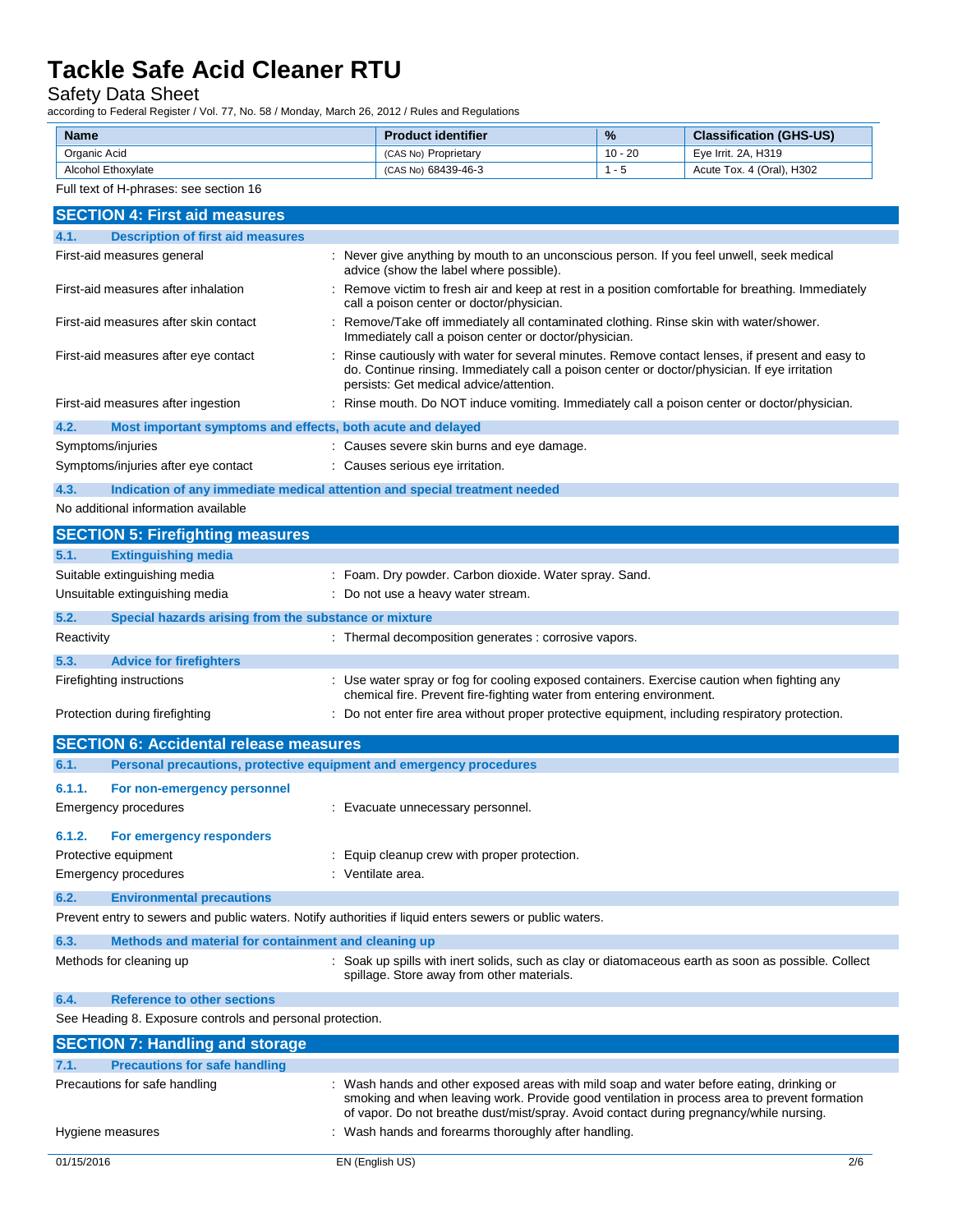Safety Data Sheet

according to Federal Register / Vol. 77, No. 58 / Monday, March 26, 2012 / Rules and Regulations

| 7.2.               | Conditions for safe storage, including any incompatibilities |                                                                                                                                                                                                              |
|--------------------|--------------------------------------------------------------|--------------------------------------------------------------------------------------------------------------------------------------------------------------------------------------------------------------|
|                    | <b>Technical measures</b>                                    | : Comply with applicable regulations.                                                                                                                                                                        |
| Storage conditions |                                                              | : Keep only in the original container in a cool, well ventilated place away from heat, hot surfaces,<br>sparks, open flame and other ignition sources. No smoking. Keep container closed when not in<br>use. |
|                    | Incompatible products                                        | : Strong bases. Strong acids.                                                                                                                                                                                |
|                    | Incompatible materials                                       | : Sources of ignition. Direct sunlight.                                                                                                                                                                      |

### **SECTION 8: Exposure controls/personal protection**

**8.1. Control parameters**

No additional information available

| 8.2.                          | <b>Exposure controls</b> |                                                                            |
|-------------------------------|--------------------------|----------------------------------------------------------------------------|
| Personal protective equipment |                          | : Avoid all unnecessary exposure.                                          |
|                               | Hand protection          | : Wear protective gloves/eye protection/face protection protective gloves. |
|                               | Eye protection           | : Chemical goggles or face shield.                                         |
|                               | Skin and body protection | : Wear suitable protective clothing.                                       |
|                               | Respiratory protection   | : Wear appropriate mask.                                                   |
|                               | Other information        | : Do not eat, drink or smoke during use.                                   |

### **SECTION 9: Physical and chemical properties**

| Information on basic physical and chemical properties<br>9.1. |                         |
|---------------------------------------------------------------|-------------------------|
| Physical state                                                | $:$ Liquid              |
| Color                                                         | : clear                 |
| Odor                                                          | : Cherry                |
| Odor threshold                                                | No data available       |
| pH                                                            | $: 1 - 2$               |
| Melting point                                                 | : No data available     |
| Freezing point                                                | : No data available     |
| Boiling point                                                 | : 212 - 220 $\degree$ F |
| Flash point                                                   | : $\geq 200$ °F         |
| Relative evaporation rate (butyl acetate=1)                   | : No data available     |
| Flammability (solid, gas)                                     | : No data available     |
| <b>Explosion limits</b>                                       | No data available       |
| <b>Explosive properties</b>                                   | No data available       |
| Oxidizing properties                                          | : No data available     |
| Vapor pressure                                                | : No data available     |
| Relative density                                              | : 1.009                 |
| Relative vapor density at 20 °C                               | Same as water           |
| Solubility                                                    | : Soluble in water.     |
| Log Pow                                                       | : No data available     |
| Auto-ignition temperature                                     | : No data available     |
| Decomposition temperature                                     | No data available       |
| Viscosity                                                     | : No data available     |
| Viscosity, kinematic                                          | : No data available     |
| Viscosity, dynamic                                            | : No data available     |
| <b>Other information</b><br>9.2.                              |                         |
|                                                               |                         |

No additional information available

### **SECTION 10: Stability and reactivity**

**10.1. Reactivity**

Thermal decomposition generates : corrosive vapors.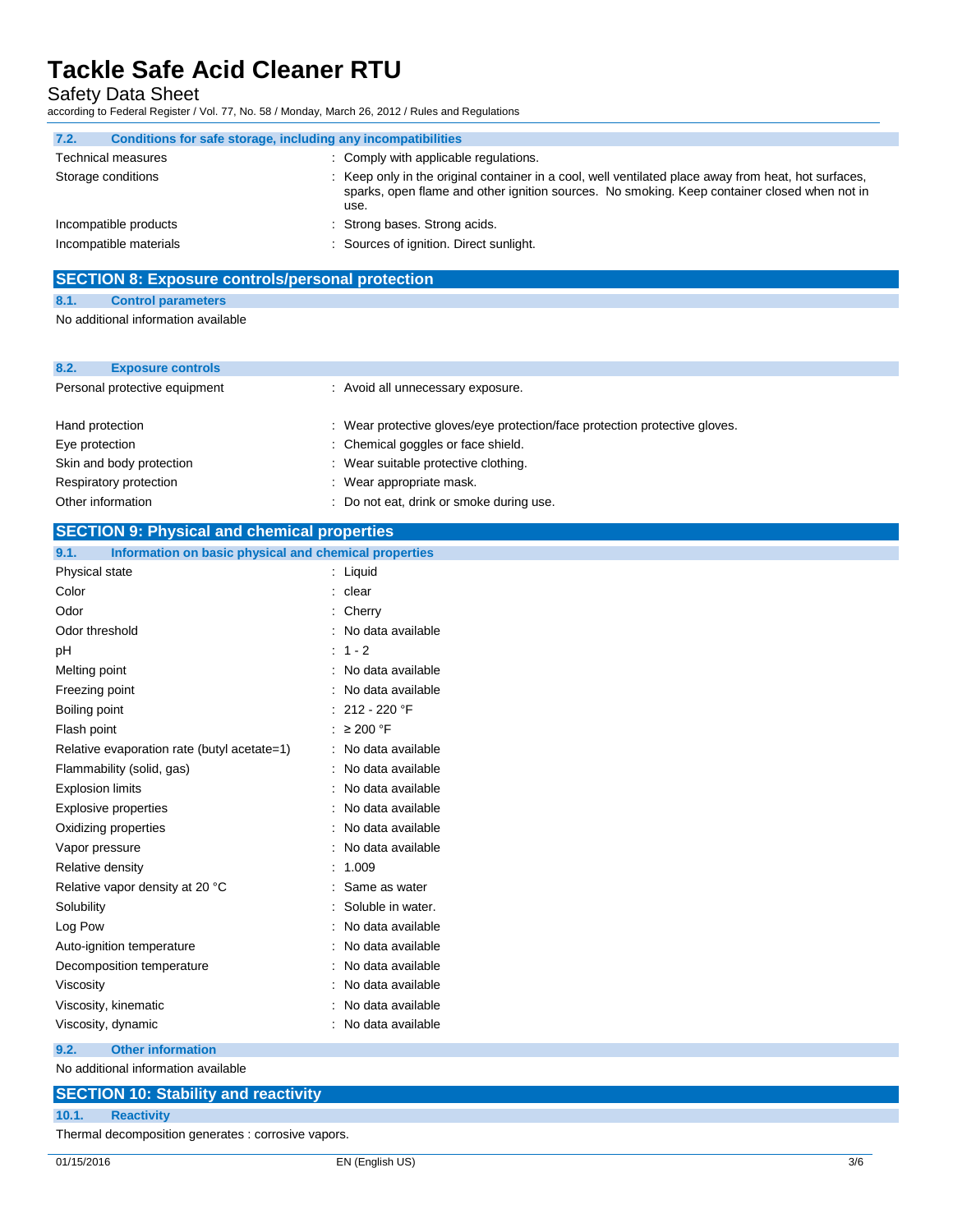Safety Data Sheet

according to Federal Register / Vol. 77, No. 58 / Monday, March 26, 2012 / Rules and Regulations

| 10.2.            | <b>Chemical stability</b>                            |
|------------------|------------------------------------------------------|
|                  | Stable under normal conditions. Not established.     |
| 10.3.            | <b>Possibility of hazardous reactions</b>            |
| Not established. |                                                      |
| 10.4.            | <b>Conditions to avoid</b>                           |
|                  | Direct sunlight. Extremely high or low temperatures. |
| 10.5.            | <b>Incompatible materials</b>                        |
|                  | Strong acids. Strong bases.                          |
| 10.6.            | <b>Hazardous decomposition products</b>              |
|                  |                                                      |

Fume. Carbon monoxide. Carbon dioxide. Thermal decomposition generates : corrosive vapors.

| <b>SECTION 11: Toxicological information</b> |
|----------------------------------------------|
|----------------------------------------------|

**11.1. Information on toxicological effects**

Acute toxicity **in the case of the CALIC CONTEX Not classified** : Not classified

| Alcohol Ethoxylate (68439-46-3)                        |                                                                     |
|--------------------------------------------------------|---------------------------------------------------------------------|
| LD50 oral rat                                          | 1400 mg/kg                                                          |
| LD50 dermal rat                                        | > 5000 mg/kg                                                        |
| ATE US (oral)                                          | 1400.000 mg/kg body weight                                          |
| Skin corrosion/irritation                              | : Causes skin irritation.                                           |
|                                                        | pH: 1 - 2                                                           |
| Serious eye damage/irritation                          | : Causes serious eye irritation.                                    |
|                                                        | pH: 1 - 2                                                           |
| Respiratory or skin sensitization                      | : Not classified                                                    |
| Germ cell mutagenicity                                 | : Not classified                                                    |
| Carcinogenicity                                        | : Not classified                                                    |
| Reproductive toxicity                                  | : Not classified                                                    |
| Specific target organ toxicity (single exposure)       | : Not classified                                                    |
| Specific target organ toxicity (repeated<br>exposure)  | : Not classified                                                    |
| Aspiration hazard                                      | : Not classified                                                    |
| Potential Adverse human health effects and<br>symptoms | : Based on available data, the classification criteria are not met. |
| Symptoms/injuries after eye contact                    | : Causes serious eye irritation.                                    |

### **SECTION 12: Ecological information**

**12.1. Toxicity**

| Alcohol Ethoxylate (68439-46-3)               |                    |  |
|-----------------------------------------------|--------------------|--|
| LC50 fish 1                                   | $6$ mg/l           |  |
| EC50 Daphnia 1                                | $2.5$ mg/l         |  |
| <b>Organic Acid (Proprietary)</b>             |                    |  |
| LC50 fish 1                                   | $100 \text{ mg/l}$ |  |
| 12.2.<br><b>Persistence and degradability</b> |                    |  |
| <b>Tackle Safe Acid Cleaner RTU</b>           |                    |  |
| Persistence and degradability                 | Not established.   |  |
|                                               |                    |  |
| 12.3.<br><b>Bioaccumulative potential</b>     |                    |  |
| <b>Tackle Safe Acid Cleaner RTU</b>           |                    |  |
| Bioaccumulative potential                     | Not established.   |  |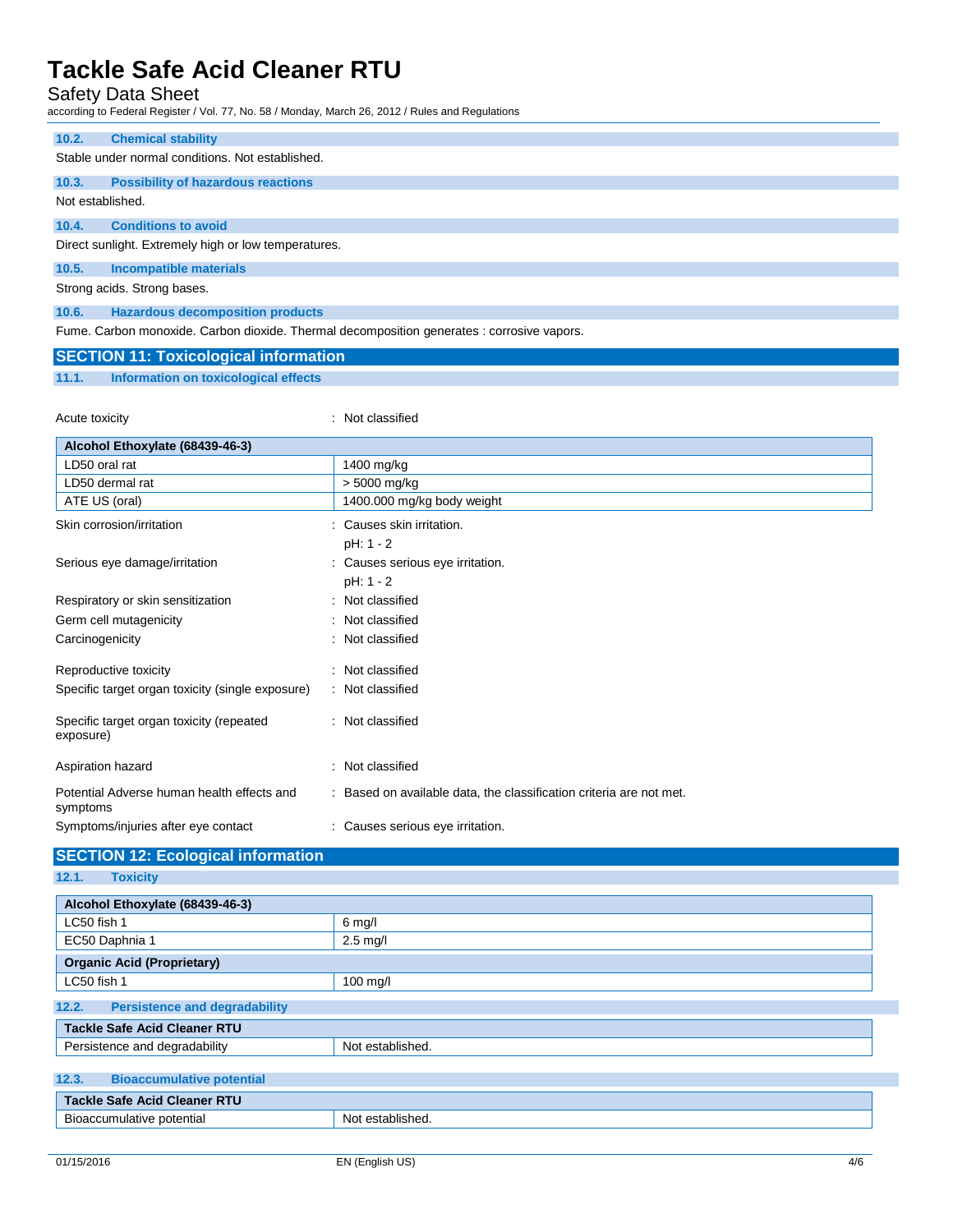Safety Data Sheet

according to Federal Register / Vol. 77, No. 58 / Monday, March 26, 2012 / Rules and Regulations

### **12.4. Mobility in soil**

| $L_{\bullet}$<br>ווטכּ ווו אווועטווו                                          |                                                                                                                                                                                  |
|-------------------------------------------------------------------------------|----------------------------------------------------------------------------------------------------------------------------------------------------------------------------------|
| No additional information available                                           |                                                                                                                                                                                  |
| 12.5.<br><b>Other adverse effects</b>                                         |                                                                                                                                                                                  |
| Effect on the global warming                                                  | : No known ecological damage caused by this product.                                                                                                                             |
| Other information                                                             | : Avoid release to the environment.                                                                                                                                              |
| <b>SECTION 13: Disposal considerations</b>                                    |                                                                                                                                                                                  |
| 13.1.<br><b>Waste treatment methods</b>                                       |                                                                                                                                                                                  |
| Waste disposal recommendations                                                | : Dispose in a safe manner in accordance with local/national regulations. Dispose of<br>contents/container in accordance with local/regional/national/international regulations. |
| Ecology - waste materials                                                     | : Avoid release to the environment.                                                                                                                                              |
| <b>SECTION 14: Transport information</b>                                      |                                                                                                                                                                                  |
| <b>Department of Transportation (DOT)</b>                                     |                                                                                                                                                                                  |
| In accordance with DOT                                                        |                                                                                                                                                                                  |
| Not regulated for transport                                                   |                                                                                                                                                                                  |
| <b>TDG</b>                                                                    |                                                                                                                                                                                  |
| No additional information available                                           |                                                                                                                                                                                  |
| <b>Transport by sea</b>                                                       |                                                                                                                                                                                  |
| No additional information available                                           |                                                                                                                                                                                  |
| <b>Air transport</b>                                                          |                                                                                                                                                                                  |
| No additional information available                                           |                                                                                                                                                                                  |
| <b>SECTION 15: Regulatory information</b>                                     |                                                                                                                                                                                  |
| 15.1. US Federal regulations                                                  |                                                                                                                                                                                  |
| <b>Organic Acid (Proprietary)</b>                                             |                                                                                                                                                                                  |
| Not listed on the United States TSCA (Toxic Substances Control Act) inventory |                                                                                                                                                                                  |
| 15.2. International regulations                                               |                                                                                                                                                                                  |
| <b>CANADA</b>                                                                 |                                                                                                                                                                                  |
| No additional information available                                           |                                                                                                                                                                                  |
| <b>EU-Regulations</b>                                                         |                                                                                                                                                                                  |
| No additional information available                                           |                                                                                                                                                                                  |
| <b>National regulations</b>                                                   |                                                                                                                                                                                  |
| No additional information available                                           |                                                                                                                                                                                  |
| 15.3. US State regulations                                                    |                                                                                                                                                                                  |
| No additional information available                                           |                                                                                                                                                                                  |
| <b>SECTION 16: Other information</b>                                          |                                                                                                                                                                                  |
| <b>Revision date</b>                                                          | : 04/15/2015                                                                                                                                                                     |
| Other information                                                             | : None.                                                                                                                                                                          |
|                                                                               |                                                                                                                                                                                  |

Full text of H-phrases:

| Acute Tox. 4 (Oral) | Acute toxicity (oral) Category 4              |
|---------------------|-----------------------------------------------|
| Eye Irrit. 2A       | Serious eye damage/eye irritation Category 2A |
| Skin Irrit, 2       | Skin corrosion/irritation Category 2          |
| H302                | Harmful if swallowed                          |
| H315                | Causes skin irritation                        |
| H319                | Causes serious eye irritation                 |